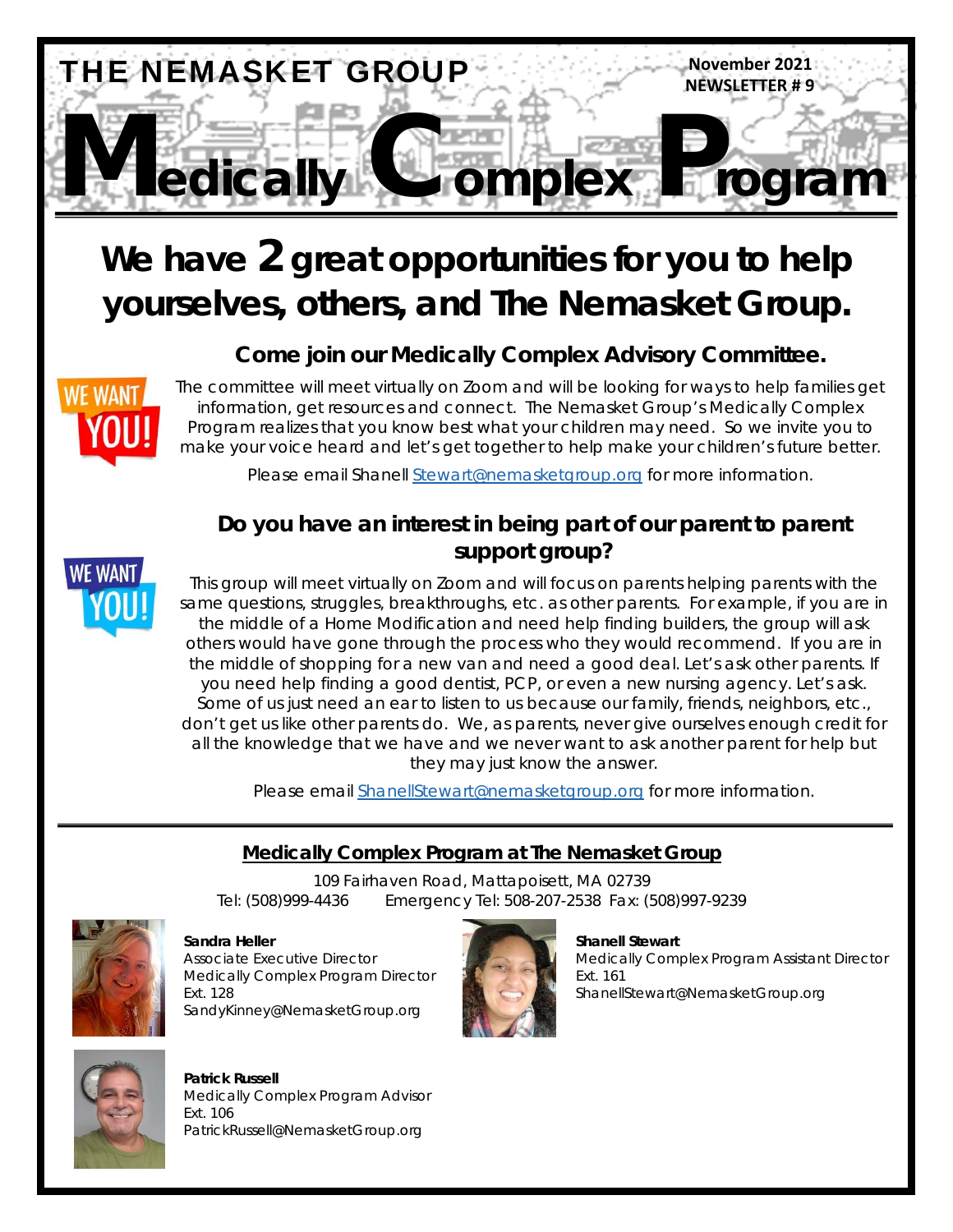## **The Salvation Army 2021 Christmas Assistance**

Registration is now underway! Due to increasing needs, please sign up early!

### **All questions can be directed to our Social Service Office at 508.997.6561.**

As we continue to recover from the pandemic, we anticipate that more people in our community will need assistance this year. Registration has returned to "in-person only." Masks are required. Early registration is recommended.

For more information, visit: https://massachusetts.salvationarmy.org/MA/NEBHoliday

## **As School Returns, Kids With Special Needs Are Left Behind**

**For special-needs students, trying to return to the classroom, or just staying at home, presents a new set of challenges.** 

**By Hallie Levine**  Published Sept. 17, 2021

This past summer, Ashley Garan was consumed with worry about her 9-year-old son, Max, who has severe autism. For the last four years, Max attended Giant Steps, a private special-needs school in Southport, Conn., but the school closed its doors permanently in June, citing concerns that it would not be able to keep students and staff safe during the pandemic.

While Max's twin, Molly, was set to start the school year in Greenwich on Sept. 8, at the neighborhood public elementary school, there seemed very few options available for Max, who is intellectually disabled, nonverbal and prone to self-harming behavior such as banging his head into the wall. While he initially began his education in the public school system, by the time he was in kindergarten Garan had requested that the district outplace him to a private school.

 "The staff wasn't trained to handle his needs — I would hear horror stories about how he was lying in the middle of the hallway licking the floor," she recalled.

Just over seven million, or roughly 14 percent, of public school students receive special education services, according to the U.S. Department of Education. Under the Individuals with Disabilities Education Act (IDEA), passed in 1975, school districts are required to provide a free and appropriate public education (FAPE) to children with disabilities in the least restrictive environment. (In cases like Max's, where a school district can't meet a child's needs, they are legally required to pay for a private education.)

When the coronavirus pandemic first hit, the Education Department stressed that all public schools that would be providing virtual or online education during the pandemic must continue to serve their students with disabilities. But a survey released at the end of May by the advocacy group ParentsTogether, found that 40 percent of kids in special education hadn't received any support at all, and only 20 percent received all the services they were entitled to. Over a third were doing little to no remote learning, compared with 17 percent of their general education peers.

*…continued on page 3*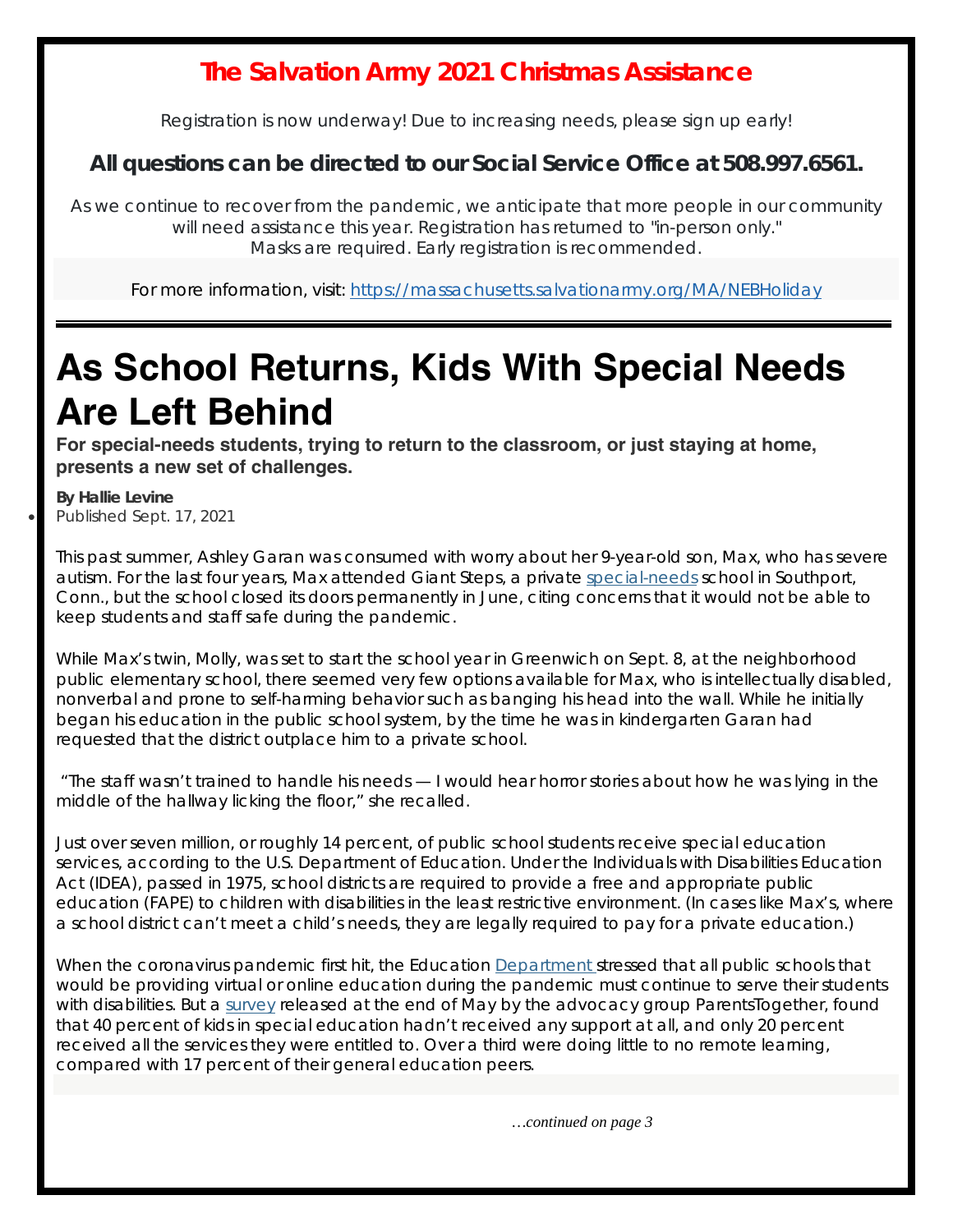#### **Parents grapple with the complexities of remote learning**

As the new school year gets underway and more and more school districts adopt remote-learning plans, parents of special-needs children are bracing themselves for another year of little to no support. Camie Rodan, 37, worries about a year of lost kindergarten for her 5-year-old son, Solly, who has cerebral palsy. Her family moved from Nashville, Tenn., to Los Angeles County this past winter, and in early March she requested that the school district assess Solly, who had previously attended a private preschool, for special education services. Ten days later schools were shut down, and a state bill was passed on March 17, SB-117, that allowed school districts to put these types of assessments on hold until districts opened again for in-person learning.



Rather than have Solly begin school without any supports or services — such as a special-education teacher and occupational, physical and speech therapies to help him access distance learning — Rodan has opted to pull him out of the school system this year and home-school instead. "Solly is nonverbal and in a wheelchair — he can't even scribble lines, much less form a letter," she said. Rodan plans to pay outof-pocket for extra services with a private therapy team, but "there's no way he will be able to receive anything close to an adequate education this school year."

Similar struggles are playing out across the country, as parents grapple with how to deal with the complexities of remote learning. What many families don't realize, said Denise Marshall, CEO of the Council of Parent Attorneys and Advocates (COPAA), an independent national association that protects the legal and civil rights of students with disabilities, is that the federal laws surrounding special education, specifically IDEA, remain exactly the same. (SB-117 was passed during a temporary emergency, and if California school districts continue to hold off on providing assessments they may be in violation of federal law, she added.)

"School districts still seem to be convincing parents that the way the things that are done right now are different because of Covid-19, but that's not the case," said Marshall. This past July, groups representing school administrators, such as the School Superintendents Association, called on Congress to grant them liability protections related to their obligations under IDEA. But the U.S. Department of Education had denied similar requests this past spring, she said, and there's no reason to think legislators will allow IDEA to be relaxed now.



In fact, under IDEA, students with disabilities are still entitled to compensatory services once the school year begins, even if school hasn't officially reopened in person, said Perry Zirkel, Ph.D., J.D., professor emeritus of education and law at Lehigh University in Bethlehem, Pa. He recommends requesting a meeting at the beginning of the school year with your child's IEP (individualized education program) team, so that you can meet and determine your child's present level of performance. If a parent can show that their child has actually regressed from where they were on the day schools closed for the pandemic, then they're eligible for more intense services, Zirkel added.

#### **Lack of funds and safety concerns for in-school learning**

Further complicating the issue is the fact that many school districts want to do the right thing for students with disabilities, but don't have the necessary funds to do so, said John Eisenberg, executive director of the National Association of State Directors of Special Education (NASDSE). "They're facing massive budget deficits due to implementing safety measures for the pandemic, and the unique needs of kids with more significant disabilities — special busing, complex technology — drives the cost up even more," he explained. A Senate bill, S4100, Supporting Children with Disabilities During Covid-19 Act, sponsored by

*…continued on page 4*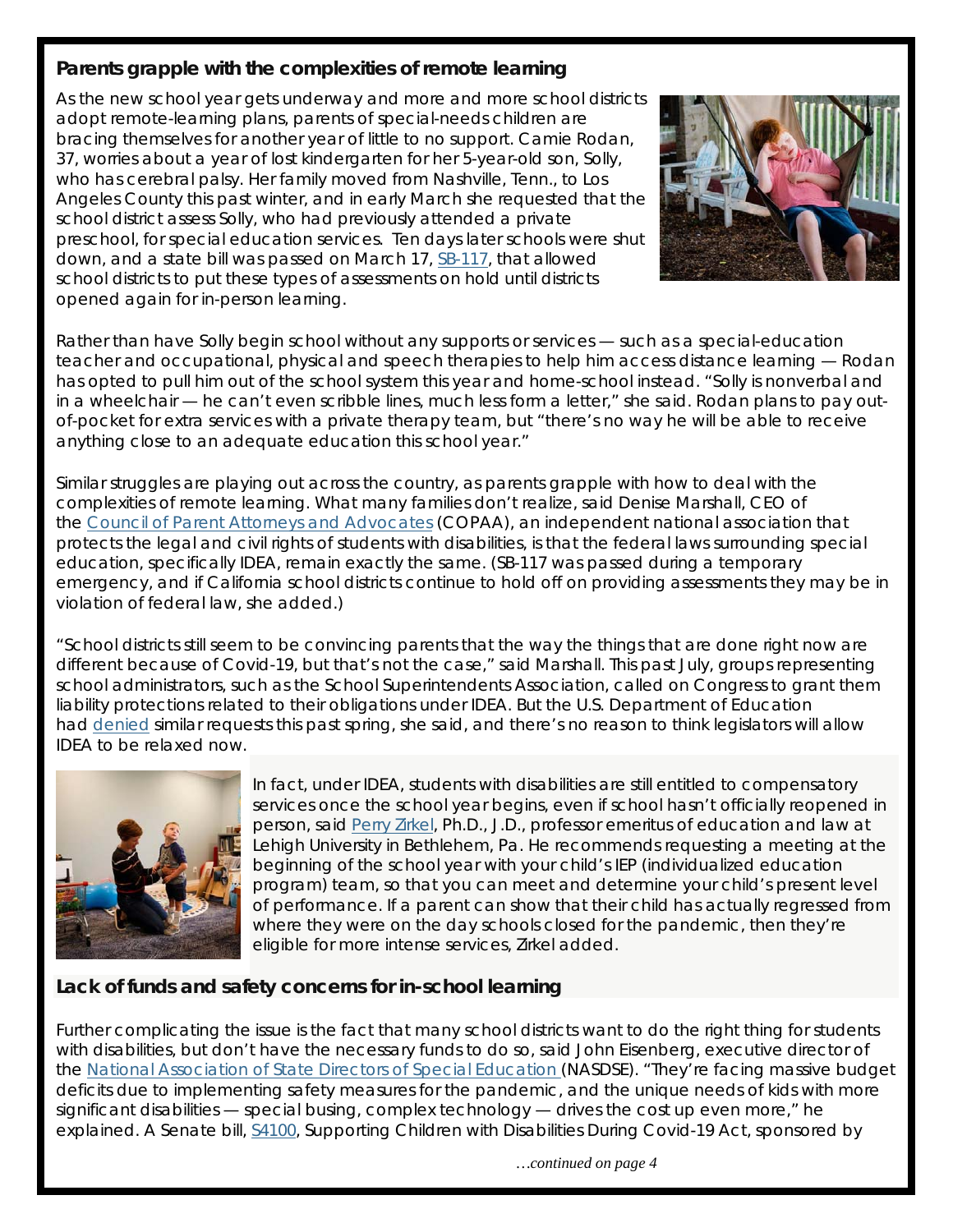Democratic senators Chris Murphy and Maggie Hassan, has sought to appropriate \$11 billion for state grants under IDEA, but it's currently on hold in Congress.

In some cases, where districts do have the funds, they have gone in the other direction, allowing children with disabilities back to school five days a week, even while their typical peers do hybrid or remote learning.

But for some parents, that has its own set of challenges. Maggie Gaines, 47, has a 7-year-old daughter, Margot, who has Down syndrome. Margot is going into first grade, and up until the pandemic had always spent at least 80 percent of her day in the general education classroom, instead of a selfcontained classroom with other special education students.



Her school district in Wayne, Pa., is beginning the school year virtually and will allow parents to opt their children into a hybrid model on Oct. 9. Children with developmental disabilities, like Margot, will also have the option to return to school full-time in October, but only two of those days will be in the general education classroom. The remaining three will be spent in the Life Skills classroom working with a specialeducation teacher and related therapists, something that Gaines has rejected. "I don't just want her sitting on a computer all day in a segregated classroom with her aide," said Gaines, who is now exploring sending Margot to a learning lab at her local Y.M.C.A. on her nonschool days, so that she can be with her typical peers.

"She's only in first grade, but it's in these younger grades when friendships are easiest to form and when all kids are learning social skills," she explained. "It's definitely a hard trade-off."

There's also a concern among some parents and educators that if it's not safe for all students to return, then it's not safe for kids with disabilities. "People with disabilities have historically been 'guinea pigs' for medical experiments," said Valerie Williams, director of government relations for NASDSE. Williams, who has a 9-year old son, Matthew, with Down syndrome, said that even if her school district in Maryland offers some in-person services for him this fall, she will keep him home. "It's not worth the risk to his and our family's health," she said.

Instead, Williams has worked closely with her son's team of educators, as well as his school district's special education administrators, to make sure he gets as comprehensive an online program as possible. "Matthew's not getting all the services in his IEP, but it's unrealistic to ask for perfection right now," she said. "But his school has done a good job of collaborating and communicating with me, and I can honestly say they are doing all that they can at this point."

On a positive note, more school districts and families of kids with disabilities are working together — like Williams and her son's Maryland district — to try to make sure their children's educational needs are being met, said Nina Gupta, an education attorney at Nelson Mullins law firm in Atlanta, who often represents school districts. While relationships between parents of kids with special needs and school districts can often be antagonistic, "we're really seeing a collaborative trend, which we all hope continues because we know that leads to the best outcomes," she added.

Some parents, though, have become frustrated enough to take matters into their own hands. After a summer spent touring local special-needs schools, Garan found that most were either unable or unwilling to accept Max because of his extreme behaviors. Along with other families from Giant Steps, she joined a new, small private special-needs school, Hubbard Day, in Greenwich.

Max began his school year on Sept. 10. "He seems so much happier being back in a structured school setting," said Garan. "The next morning, he was so excited to return, he was out the door before I had time to brush his teeth. All any parent wants is to know that their child is safe and happy and learning. Right now, I finally have that."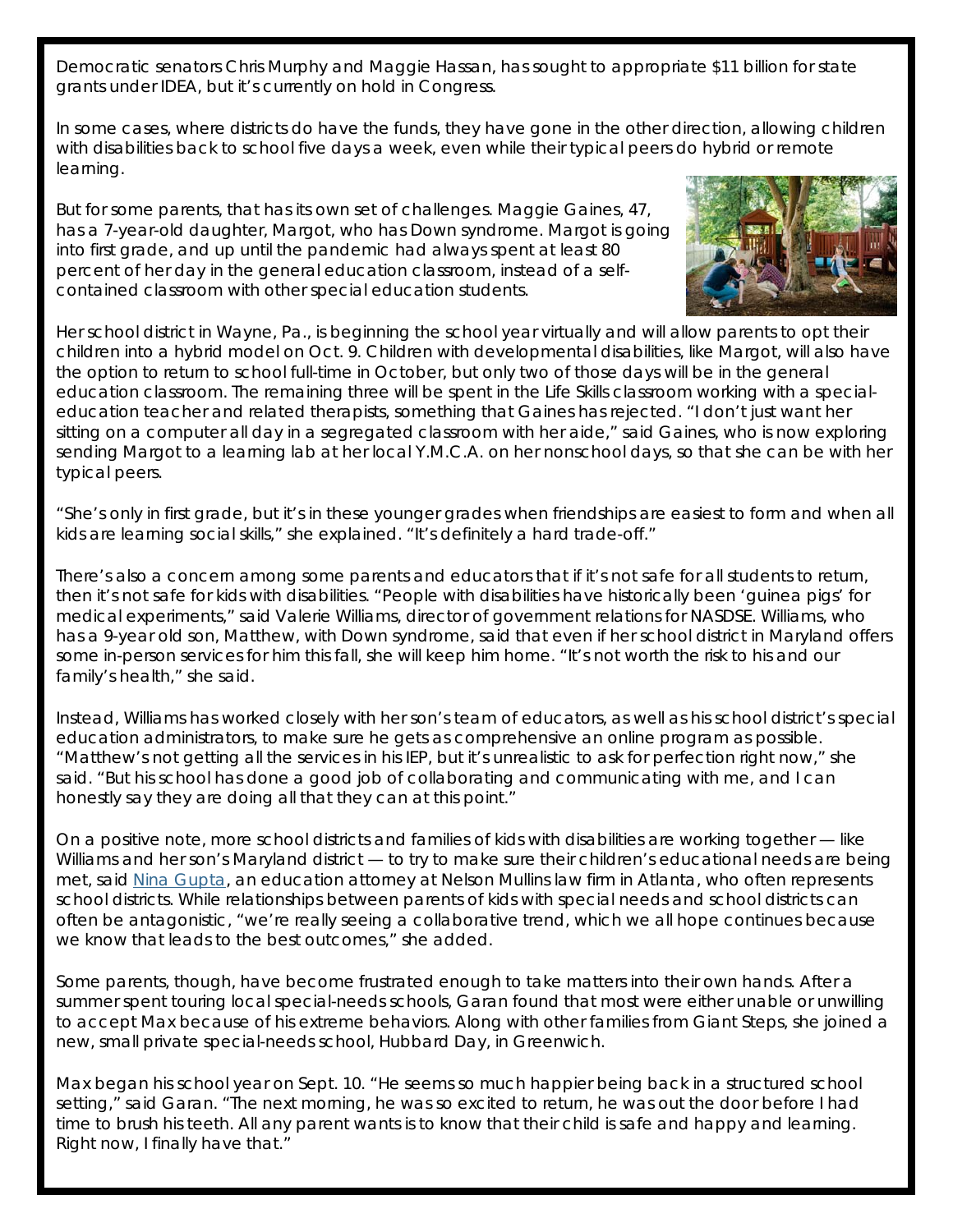## **Thanks and Cookies at Youth Services**



#### **Monday, November 15, 2021 at 4 pm**

New Bedford Free Public Library, 613 Pleasant St, New Bedford

Celebrate the season of thanks by sharing what you are thankful for on a leaf to add to our thankful tree display and decorate a special snack to take home.

This free youth event requires no registration and is available while supplies last. Please be advised for any potential food allergies.

## **No Sibling Left Behind**



#### **Webinar, November 16th, 2021**

No Sibling Left Behind provides an overview of the sibling experience, sibling movement, and research trends, as well as strategies and tips to support siblings of people with disabilities. This is offered across the sibling's lifespan and includes providing information and education, creating welcoming communities for siblings, and improving access to sibling services.

Presented by Massachusetts Sibling Support Network

**Registration is required. Visit:** www.nspac.org/Registration or contact NSPAC1@GMAIL.COM

## **Family Bingo!**

Saturday, November 27, 2021 at 1 PM Plymouth Memorial Hall

Come join us for our first Family Bingo Event! Light refreshments will be provided during the event. Enjoy a night where you can win some cool prizes!



This event is FREE with pre-registration. Donations will be accepted at the event for our Manomet Youth Center and Scholarship Fund.

Register at: https://plymouthma.myrec.com/.../program\_details.aspx...

## **8th Annual Truckin' MV (touch-a-truck)**



Sat Nov 20, 2021. Rain or Shine

IT'S BACK!!! You don't want to miss the 8th Annual Truckin' MV! Touch your favorite big trucks and unique vehicles from the Island community, and enjoy live children's music, face painting, raffles, food and refreshments!

\$10 per child or \$25 per family (free admission for adults)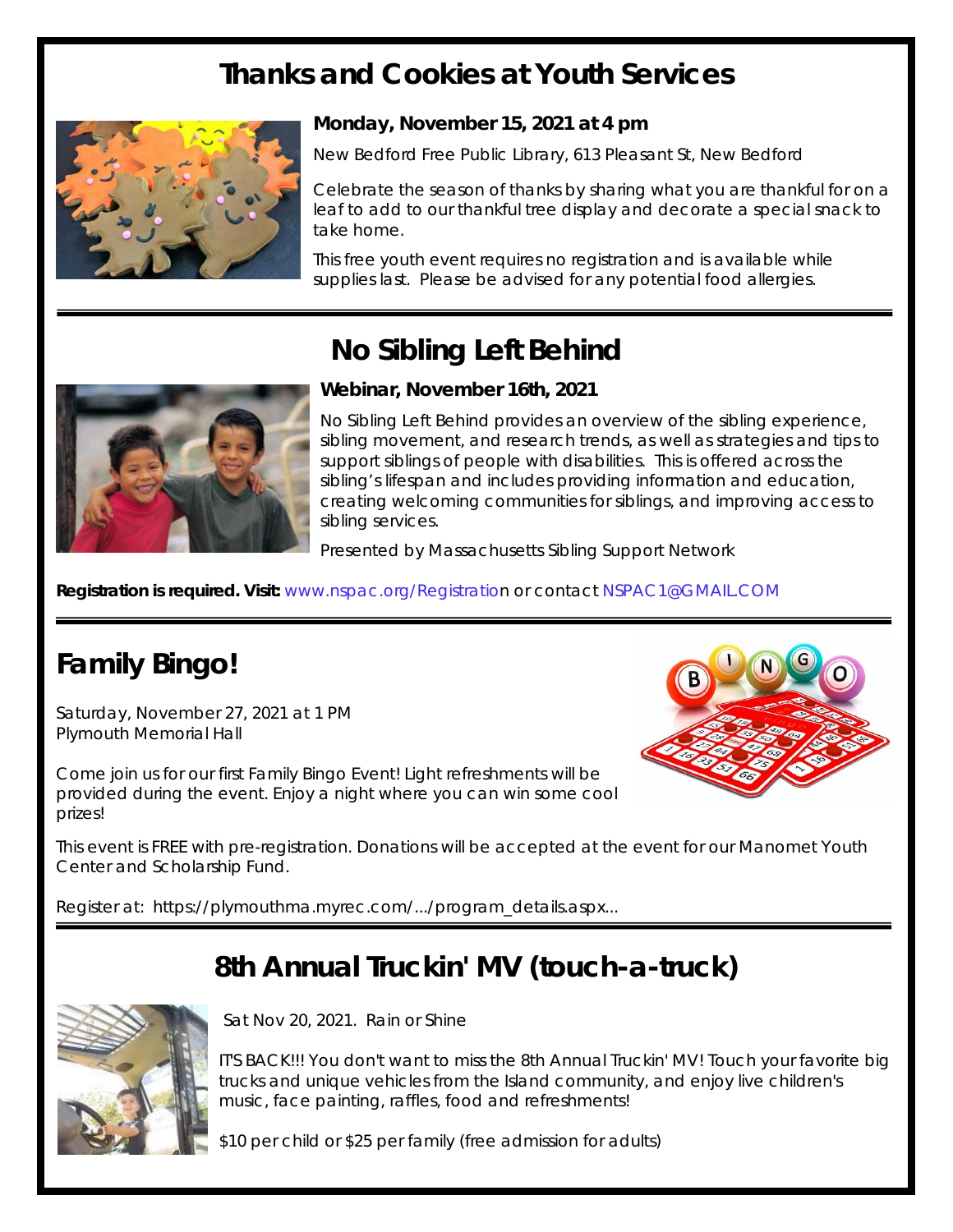

Saturday, November 27, 2021 at 10 AM – 3 PM Narrows Center for the Arts, 16 Anawan Street, Fall River, MA 02721

Spindle City Fest is a free family-centric event that celebrates art, music, food and fun.

From 10:00AM - 3:00PM there will be Narrows' studio artists, unique art and food vendors, yoga, and food tastings. High quality art vendors will be represented in an array of mediums including painting, resin creations, jewelry, etc. It wouldn't be a Narrows event without great live music. Southcoast Brass Band will be keeping the good vibes going throughout the event.

Free parking is available at the Narrows Center as well as the surrounding neighborhood.

Spindle City Fest is a FREE event, sponsored in part by the Fall River Cultural Council, a local agency supported by the Massachusetts Cultural Council.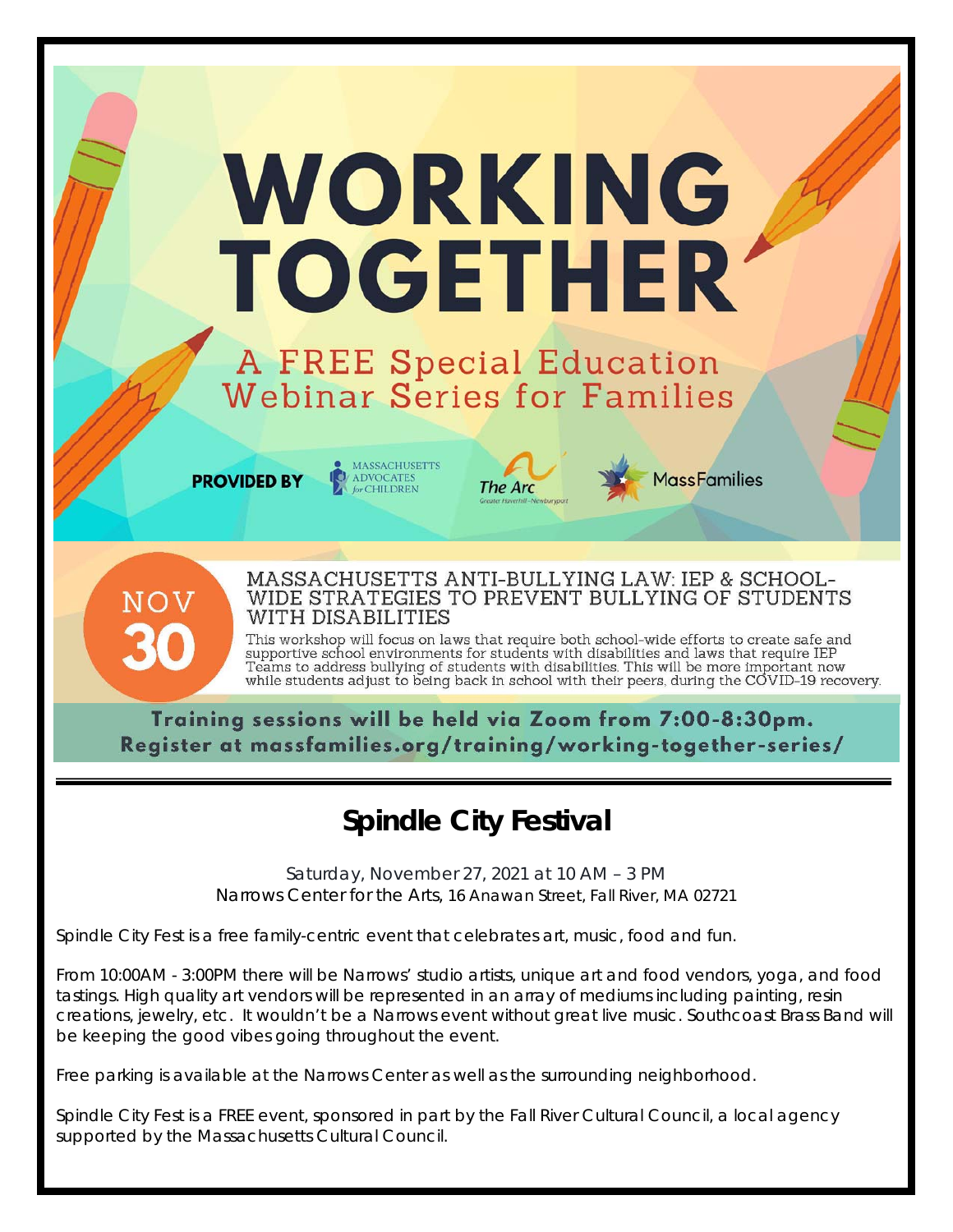|                                                                                                                                                            | 1st Prize<br>2nd Prize                                                                                             | Holiday Cash & Chance Item Raffle<br>Both raffles will be drawn on Monday, December 13th.<br>You do not need to be present to win.<br>Winners will be notified by phone or email provided.<br>\$500<br>\$250 |
|------------------------------------------------------------------------------------------------------------------------------------------------------------|--------------------------------------------------------------------------------------------------------------------|--------------------------------------------------------------------------------------------------------------------------------------------------------------------------------------------------------------|
|                                                                                                                                                            | 3rd Prize                                                                                                          | \$150<br>+Over 30 Non Cash Prizes                                                                                                                                                                            |
| \$10.00 for 1 book of 10 Tickets<br>To purchase tickets, view a list of available<br>prizes & for more information visit<br>Nemasket Holiday Basket Raffle |                                                                                                                    |                                                                                                                                                                                                              |
| <b>Basket 1</b>                                                                                                                                            | <b>Basket 2</b>                                                                                                    | Basket 3                                                                                                                                                                                                     |
| Hand Made Baby Quilt                                                                                                                                       |                                                                                                                    |                                                                                                                                                                                                              |
|                                                                                                                                                            | <b>Great Wolf Lodge</b>                                                                                            | Cricut Joy $\sim \sim$                                                                                                                                                                                       |
| dimensions 67" x 50" mostly pink                                                                                                                           | \$400 use anytime gift card                                                                                        | <b>Storage Case</b>                                                                                                                                                                                          |
| Twinkle & Cuddle Soother                                                                                                                                   | Wiley the Wolf Toy                                                                                                 | Cricut Joy 2021 Bible                                                                                                                                                                                        |
| Piggy Bank<br>Oh Baby the Places You Will Go                                                                                                               | \$420<br>Value                                                                                                     | <b>Permanent Vinyl Rolls</b><br>gold, black, white                                                                                                                                                           |
| Dr. Suess<br>Value<br>\$355                                                                                                                                | <b>Ticket Pricing</b>                                                                                              | \$100 Michael's Gift Card<br>Value<br>\$311                                                                                                                                                                  |
| <b>Basket 4</b><br><b>Farm Visits</b><br><b>Travelling Petting Zoo</b><br><b>Piggy Planter</b>                                                             | <b>Most Credit Cards Accepted</b><br>\$3.00<br>One<br>\$5.00<br>Two<br>\$10.00<br><b>Five</b><br>Eleven<br>\$20.00 | Basket 5<br>Ryobi Snow Blower<br>40V HP 18 in cordless electric<br>2022 Farmer's Almanac                                                                                                                     |